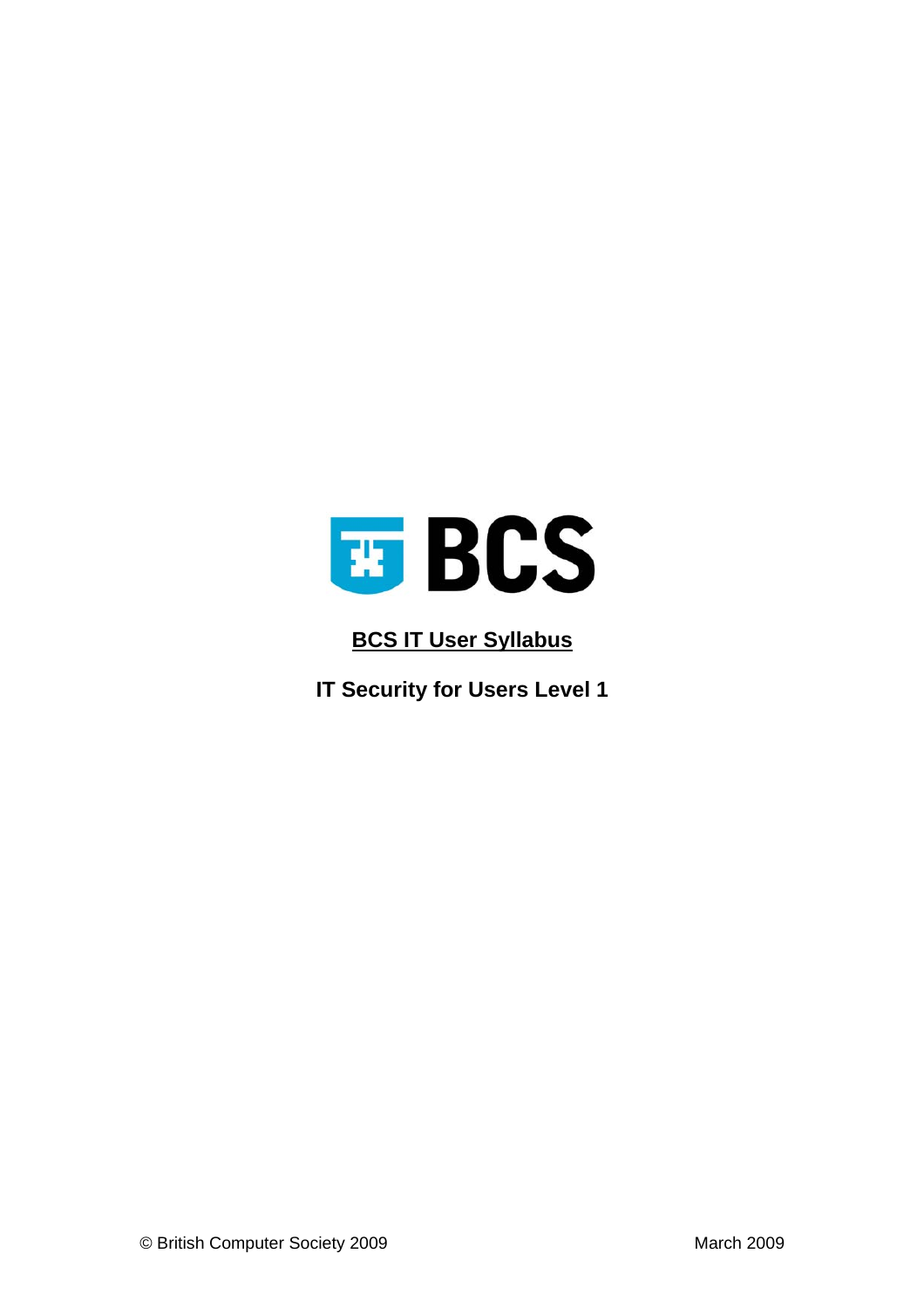| <b>CATEGORY</b>                                     | <b>SKILL SET</b>           | REF.    | <b>TASK ITEM</b>                                                             |
|-----------------------------------------------------|----------------------------|---------|------------------------------------------------------------------------------|
| 1.1 System<br><b>Performance</b><br><b>Security</b> | 1.1.1 Unwanted<br>Messages | 1.1.1.1 | Know what 'spam' is                                                          |
|                                                     |                            | 1.1.1.2 | Understand that unwanted email and                                           |
|                                                     |                            |         | other messages, or 'spam', can be                                            |
|                                                     |                            | 1.1.1.3 | received on the computer<br>Use anti-spam software to protect the            |
|                                                     |                            |         | computer from the risk of unwanted                                           |
|                                                     | 1.1.2 Malicious            | 1.1.2.1 | messages<br>Understand what malicious programs                               |
|                                                     | Programs                   |         | are: viruses, worms, trojans, spyware,<br>adware, rogue diallers             |
|                                                     |                            | 1.1.2.2 | Be aware of how malicious programs<br>can enter the computer                 |
|                                                     |                            | 1.1.2.3 | Use anti-virus and anti-spyware                                              |
|                                                     |                            |         | software to protect the computer from                                        |
|                                                     |                            |         | the risk of malicious programs                                               |
|                                                     |                            | 1.1.2.4 | Know that anti-virus software needs to                                       |
|                                                     |                            |         | be updated regularly                                                         |
|                                                     |                            | 1.1.2.5 | Know how to protect yourself from<br>malicious programs: do not open email   |
|                                                     |                            |         | attachments from unknown users, treat                                        |
|                                                     |                            |         | messages, files, software and                                                |
|                                                     |                            |         | attachments from unknown sources                                             |
|                                                     |                            |         | with caution                                                                 |
|                                                     | 1.1.3 Infiltration         | 1.1.3.1 | Know what a hacker is                                                        |
|                                                     |                            | 1.1.3.2 | Know how hackers can attempt to<br>infiltrate the computer                   |
|                                                     |                            | 1.1.3.3 | Understand that a firewall helps to                                          |
|                                                     |                            |         | protect the computer against the risk of<br>infiltration                     |
|                                                     | 1.1.4 Hoaxes               | 1.1.4.1 | Know that you can receive hoaxes:                                            |
|                                                     |                            |         | virus hoaxes, chain letters, scams,                                          |
|                                                     |                            |         | false alarms, misunderstandings,<br>scares                                   |
|                                                     |                            | 1.1.4.2 | Know how to check whether a                                                  |
|                                                     |                            |         | message you have received is a hoax                                          |
| 1.2 Information                                     | 1.2.1                      | 1.2.1.1 | Understand that information can be at                                        |
| <b>Security</b>                                     | Identity/Authentication    |         | risk from unauthorised access                                                |
|                                                     |                            | 1.2.1.2 | Know that an individual user name                                            |
|                                                     |                            |         | limits access to relevant levels of                                          |
|                                                     |                            |         | information when logging onto a                                              |
|                                                     |                            | 1.2.1.3 | computer<br>Understand that passwords and PIN                                |
|                                                     |                            |         | numbers help to protect information                                          |
|                                                     |                            |         | from the risk of unauthorised access                                         |
|                                                     |                            | 1.2.1.4 | Understand that you should change                                            |
|                                                     |                            |         | your password/PIN number regularly                                           |
|                                                     |                            | 1.2.1.5 | Know how to change your                                                      |
|                                                     |                            |         | password/PIN number                                                          |
|                                                     | 1.2.2 Confidentiality      | 1.2.2.1 | Understand that you should not share                                         |
|                                                     |                            | 1.2.2.2 | your password/PIN number with others<br>Understand that you should not write |
|                                                     |                            |         | down your password/PIN number                                                |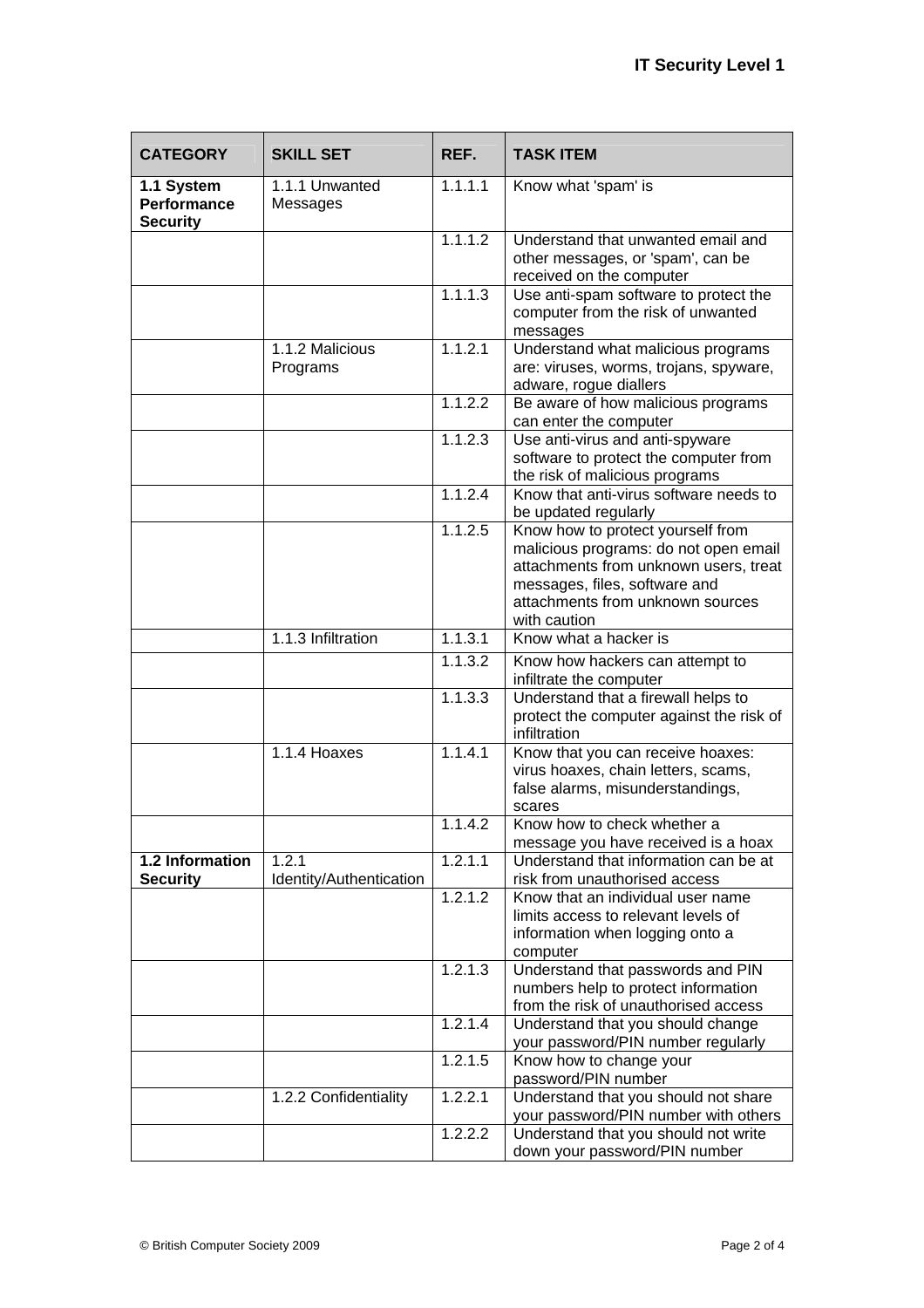| <b>CATEGORY</b>                            | <b>SKILL SET</b>                   | REF.                 | <b>TASK ITEM</b>                                                                                                                                  |
|--------------------------------------------|------------------------------------|----------------------|---------------------------------------------------------------------------------------------------------------------------------------------------|
|                                            |                                    | 1.2.2.3              | Know that you should respect the<br>confidentiality of information you have<br>access to                                                          |
|                                            |                                    | 1.2.2.4              | Know that you should not leave your<br>computer unattended without logging<br>off or locking it, to prevent the risk of<br>access to your data    |
|                                            | 1.2.3 Identify Theft               | 1.2.3.1              | Know what phishing is                                                                                                                             |
|                                            |                                    | 1.2.3.2              | Understand identify theft and how to<br>avoid it                                                                                                  |
|                                            |                                    | 1.2.3.3              | Avoid inappropriate disclosure of<br>information                                                                                                  |
| 1.3 Technology<br><b>Security</b>          | 1.3.1 Networks                     | 1.3.1.1              | Understand what a public network is                                                                                                               |
|                                            |                                    | 1.3.1.2              | Know that unsecured networks can<br>make information accessible to others                                                                         |
|                                            |                                    | 1.3.1.3              | Be aware that you should not send<br>unencrypted confidential information<br>across an unsecured network                                          |
|                                            |                                    | 1.3.1.4              | Understand that wireless networks may<br>be visible or accessible to other users                                                                  |
|                                            |                                    | 1.3.1.5              | Be aware of the security risks when<br>using default passwords and settings<br>on networks, computers and programs                                |
|                                            |                                    | 1.3.1.6              | Know that your internet security<br>settings should be adjusted to prevent<br>the risk of access to your network by<br>other users                |
|                                            | 1.3.2 Connectivity                 | 1.3.2.1              | Know what Bluetooth connectivity is                                                                                                               |
|                                            |                                    | 1.3.2.2              | Understand that Bluetooth settings<br>should be adjusted to prevent the risk<br>of unauthorised access to a Bluetooth<br>device by others         |
|                                            | 1.3.3 Portable<br><b>Devices</b>   | 1,3,3,1              | Know that portable devices are<br>vulnerable to loss or theft: laptop,<br>notebook, PDA, mobile phone,<br>multimedia player                       |
|                                            |                                    | 1.3.3.2              | Know that USB and other removable<br>storage devices can contain valuable<br>and confidential information, and are<br>vulnerable to loss or theft |
|                                            |                                    | 1.3.3.3              | Ensure all portable and removable<br>devices are stored safely and securely                                                                       |
| 1.4 Guidelines<br>and<br><b>Procedures</b> | 1.4.1 Guidelines and<br>Procedures | 1.4.1.1              | Know where to find the relevant<br>guidelines and procedures for the<br>secure use of IT within your<br>organisation                              |
|                                            |                                    | $\overline{1.4.1.2}$ | Ensure you follow the guidelines and<br>procedures for the secure use of IT                                                                       |
|                                            |                                    | 1.4.1.3              | Know who to approach if you are<br>unsure of the procedure to follow                                                                              |
|                                            |                                    | 1.4.1.4              | Understand the IT security checks you<br>should carry out                                                                                         |
|                                            |                                    | 1.4.1.5              | Know how to report IT security threats<br>or breaches                                                                                             |